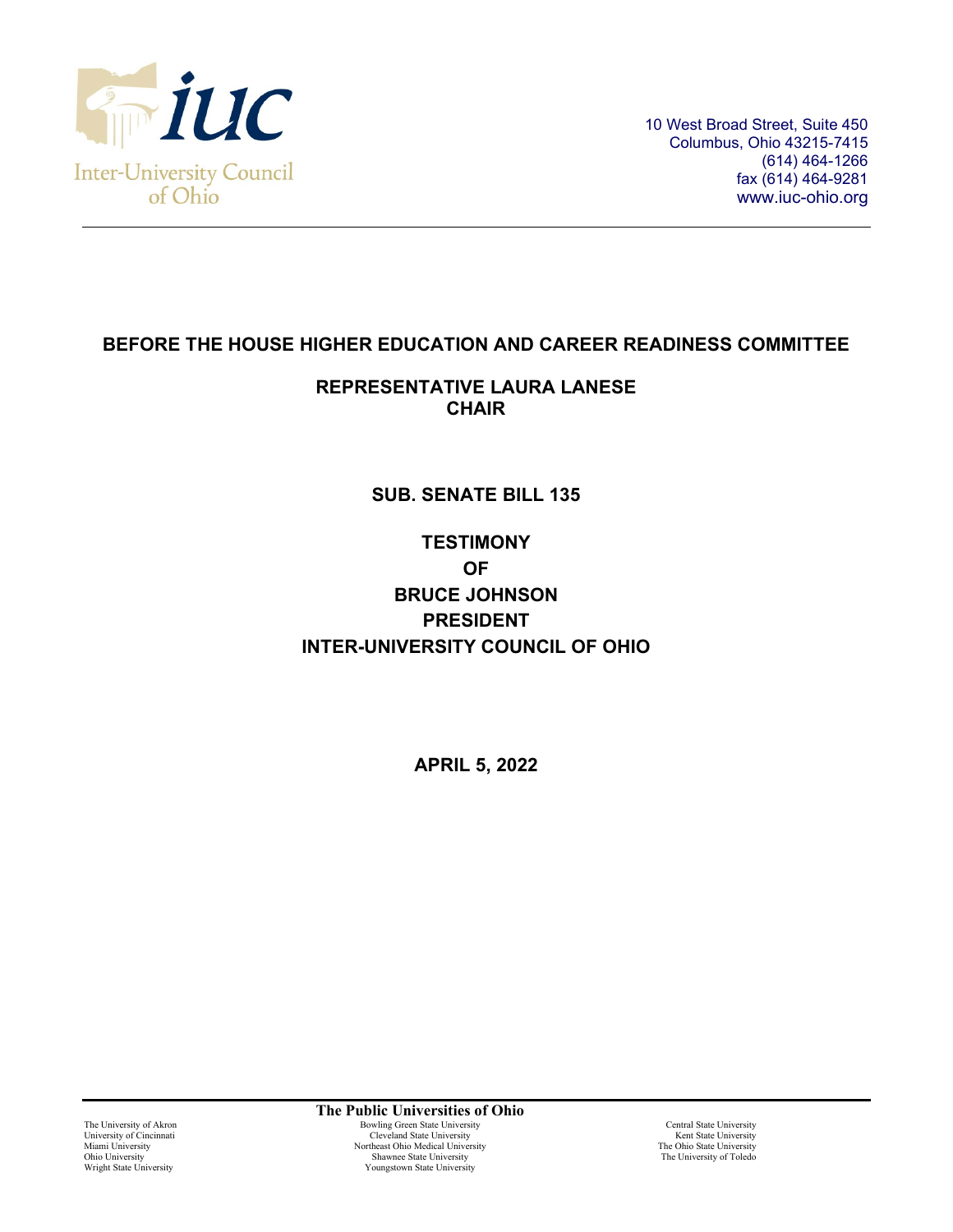Chair Lanese, Vice Chair Young, Ranking Minority Member Ingram, and members of the House Higher Education and Career Readiness Committee, thank you for allowing me to provide testimony today in support of Substitute Senate Bill 135 on behalf of the state's fourteen public universities, all of which are members of the Inter-University Council of Ohio (IUC). My name is Bruce Johnson, and I am the President of the IUC. The IUC was established in 1939 as a voluntary educational association of Ohio's public universities. It is committed to ensuring affordable opportunities for the more than 300,000 students attending our member institutions without sacrificing the quality of their education or experience.

I would like to begin by acknowledging how far we believe we have come on this bill since its introduction a little over a year ago. Initially, the IUC was opposed and then, as the bill left the Senate last June, its position was neutral. That is not the case today. With the adoption of the substitute bill by the House Higher Education Committee at its last meeting on March 22, we believe the bill is in better form now than when it passed the Senate. For that reason, the IUC is testifying in support of the House substitute version of the bill.

The IUC thanks the sponsor, Senator Cirino, for his openness and accessibility, for working with us, for hearing and addressing our concerns, and for making changes to the bill. We appreciate his intent to make higher education in Ohio more available and affordable and to improve attainment. We support these concepts and always have. We appreciate the sponsor's willingness to understand how the changes proposed in the bill would affect our operations and then his flexibility to make improvements to the legislation where necessary. Madam Chair, we also thank you for your leadership and the time you took to examine the effects of the bill on Ohio's public universities. We very much appreciate your work with interested parties, your clear and constant communication, and your management of the process to consider and amend such a comprehensive and highly technical bill.

Over the last several weeks, because of our work with the sponsor and others, including Chancellor Randy Gardner, changes have been made to narrow the focus of the bill and several of the more problematic and unworkable provisions, from our perspective, have been removed.

I will summarize why we believe the bill is better.

### **Donor Gifts**

Senate Bill 135 proposed to enact a new section of the Revised Code that, among other things, required any agreement relating to the intent of a donor expressed in a gift instrument to a state institution of higher education to specify a person or persons authorized to oversee the agreement and gift instrument and to ensure that the institution is following the donor's intent as expressed in the gift instrument. It created a new private right of action allowing decedents of the donor to reopen an agreement.

The IUC shares the concerns of the Ohio State Bar Association and the Ohio Attorney General regarding portions of this bill. The language in the sections that were removed effectively eliminated donor intent by giving others – unnamed, possibly multiple, heirs who may have different opinions – the ability to redirect gifts. Further, as federal charitable tax deductions are dependent on a donor relinquishing control over the funds, this arguably undermines the tax deductibility for gifts because it vests perpetual oversight over the use of the gift funds in the donor and his/her heirs.

In our opinion, the House correctly removed the problematic donor intent language in its entirety in the House substitute bill, which the IUC supports.

#### **Land Sales**

New language was added to the bill in the House substitute version that will improve the process by which public universities are required to transfer property. We thank the sponsor for this amendment and his willingness to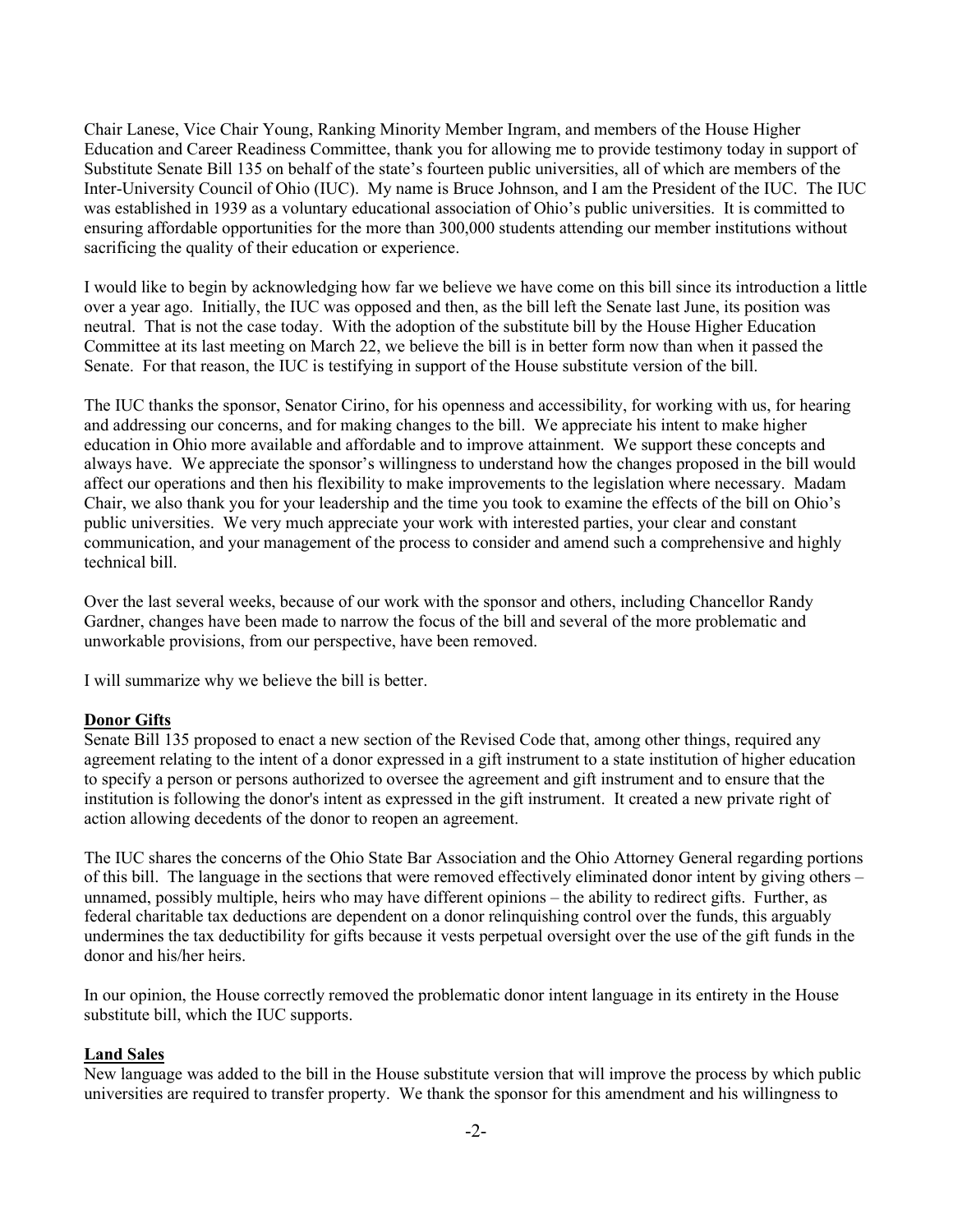eliminate regulatory and bureaucratic barriers to help our public universities function more efficiently and costeffectively. This language addresses concerns public universities have long had about the length of time it takes to approve land conveyances – many of which are time sensitive – under the current process.

The IUC supports this change to Senate Bill 135 and appreciates the House Higher Education Committee's endorsement of it through its adoption of the House substitute bill.

#### **Approval of Degree Programs**

The bill as passed by the Senate required the Chancellor, when considering the approval of a new degree program for a state institution of higher education, to take into account the extent to which the program aligns with indemand jobs. The House substitute bill keeps that language but more appropriately replaces "in-demand jobs" with "the state's workforce development priorities."

#### **Degree Programs with Low Completion Rates**

The bill as passed by the Senate permitted the Chancellor to suspend or limit enrollment in any degree program offered by any state institution of higher education if the Chancellor determines the program has a low completion rate at that institution. This section was further amended in the House substitute bill to permit the Chancellor to require a state institution to conduct and submit to the Chancellor, a viability analysis of any program the institution offers if the Chancellor determines the program has a low completion rate, has a low enrollment rate, or meets other criteria determined relevant by the Chancellor. The IUC supports this change to help improve attainment.

#### **Supplemental Ohio College Opportunity Grants (OCOG)**

The as passed by the Senate version of the bill required the Chancellor to provide students who receive an OCOG award in accordance with continuing law, and who also meet other eligibility criteria prescribed under the bill, with a supplement grant from the funds appropriated for OCOG. The IUC has long advocated for additional state need-based financial aid and funding for the OCOG program. We support this language in the bill and the clarification in the House substitute version that the supplemental award must be contingent on whether the chancellor determines sufficient funds remain after awarding all other OCOG grants.

We believe this change is necessary to avoid reducing award amounts to students currently eligible for OCOG when funding an award to students eligible for the supplemental program. To be eligible for the supplemental award, a student must have received an Ohio college opportunity grant under section 3333.122 of the Revised Code, must have completed at least two years of a bachelor's degree program, and must be making progress toward completing the student's bachelor's degree program.

#### **Second Chance Grant Program**

This program was initially created in the as introduced version of Senate Bill 135. At the time, the IUC had significant concerns with its structure and operation. Working with the sponsor, changes were made in the as passed by the Senate version of the bill. After that, funding for the program was appropriated in Am. Sub. House Bill 110, the current biennial operating budget. The House substitute bill now codifies in the Revised Code, in Section 3333.126(B), language for the permanent establishment and operation of the program.

That language renames the program the Second Chance Grant Program and makes it open to students from all qualifying institutions, public or private. It specifies that the grant amount must not be more than \$2,000 and removes the limit on the number of applicants. To be eligible for the program an individual must be a student who is an Ohio resident, has not attained a bachelor's degree from a qualifying institution or an institution of higher education in another state, disenrolled from a qualifying institution while in good standing and did not transfer to a qualifying institution or an institution of higher education in another state in the three semesters following that disenrollment, enrolls in a qualifying institution within five years of disenrolling from a qualifying institution, is not enrolled in college credit plus, and meets any other criteria as established by the chancellor.